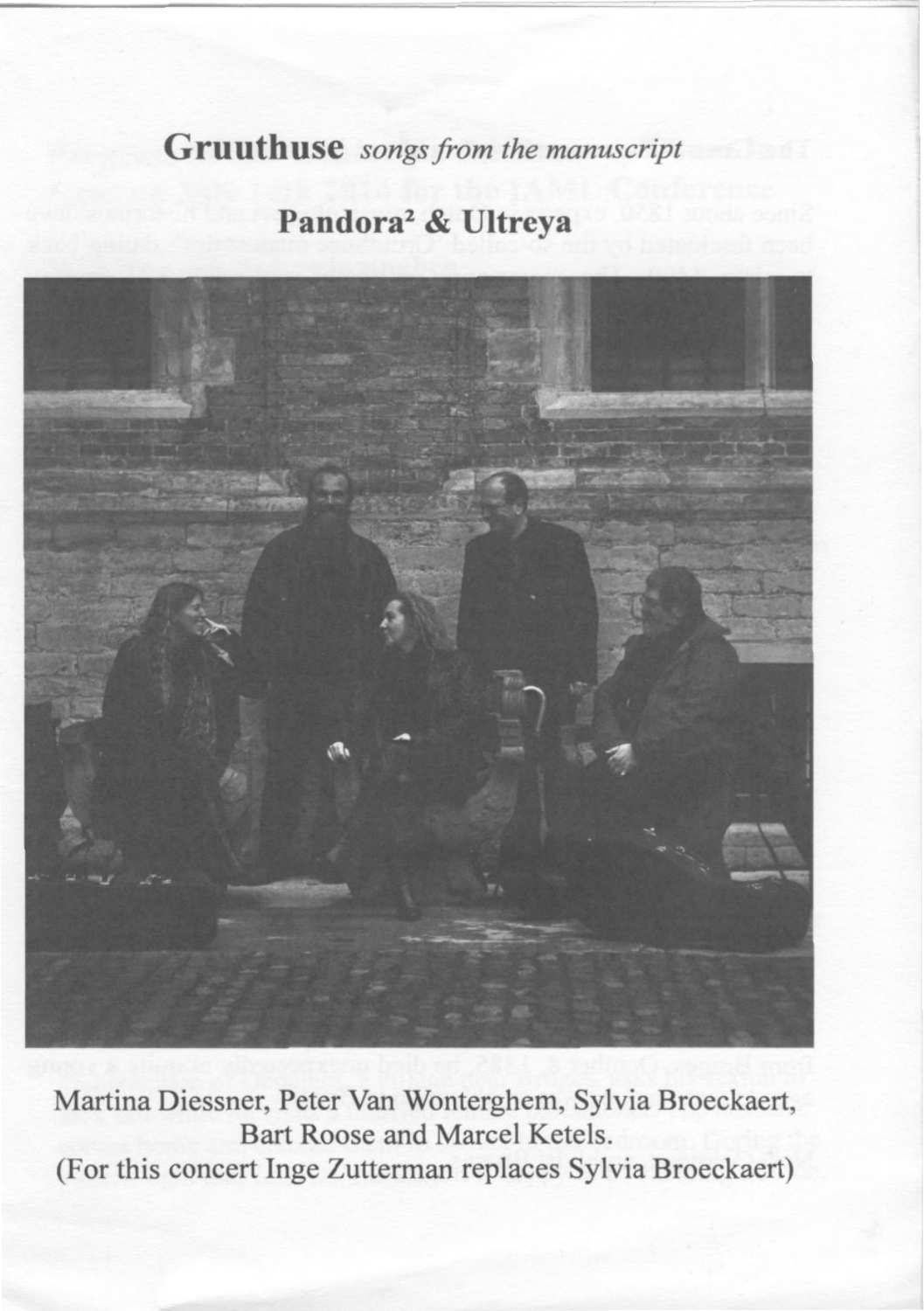#### **The Gruuthuse manuscript: a short introduction**

Since about 1850, experts in Dutch, musicologists and historians have been fascinated by the so-called 'Gruuthuse manuscript', dating back to circa 1400. The manuscript is named after the 15th-century bibliophile nobleman, Lodewijk van Gruuthuse (Bruges, circa 1422-1492), the alleged owner of the manuscript. In 2007, the manuscript was acquired by the Royal Library in The Hague. The remaining 85 parchment pages of the manuscript contain 7 prayers, 147 songs and 18 poems, both religious and profane. Except for some 6 prayers, all the texts are unique: they have not been preserved in other manuscripts.

The texts in the Gruuthuse manuscript are considered some of the most important literary works in Dutch. Quite exceptionally, the music to the songs has been preserved. Song 85 is the famous `Kerelslied' (Churls' song), in which an elitist townsman expresses his disgust of the 'kerels', boorish and gluttonous churls. The song cycle on the untimely death of Egidius (songs 97-101) still moves the readers and listeners. These two texts are best known to the general public, but the manuscript contains several other literary masterpieces.

The poets, composers and the intended audience of the Gruuthuse manuscript all belonged to the cosmopolitan higher middle classes who lived in Bruges at the end of the 14th century and the beginning of the 15th century. Two poets are known by name: Jan Moritoen en Jan van Hulst. Egidius, the friend whose death is lamented in a song cycle in the manuscript, is most probably Gillis Honin sr., a broker from Bruges. October 8, 1385, he died unexpectedly at quite a young age. At that time, he was an alderman in Bruges.

Noël Geirnaert, archivist Bruges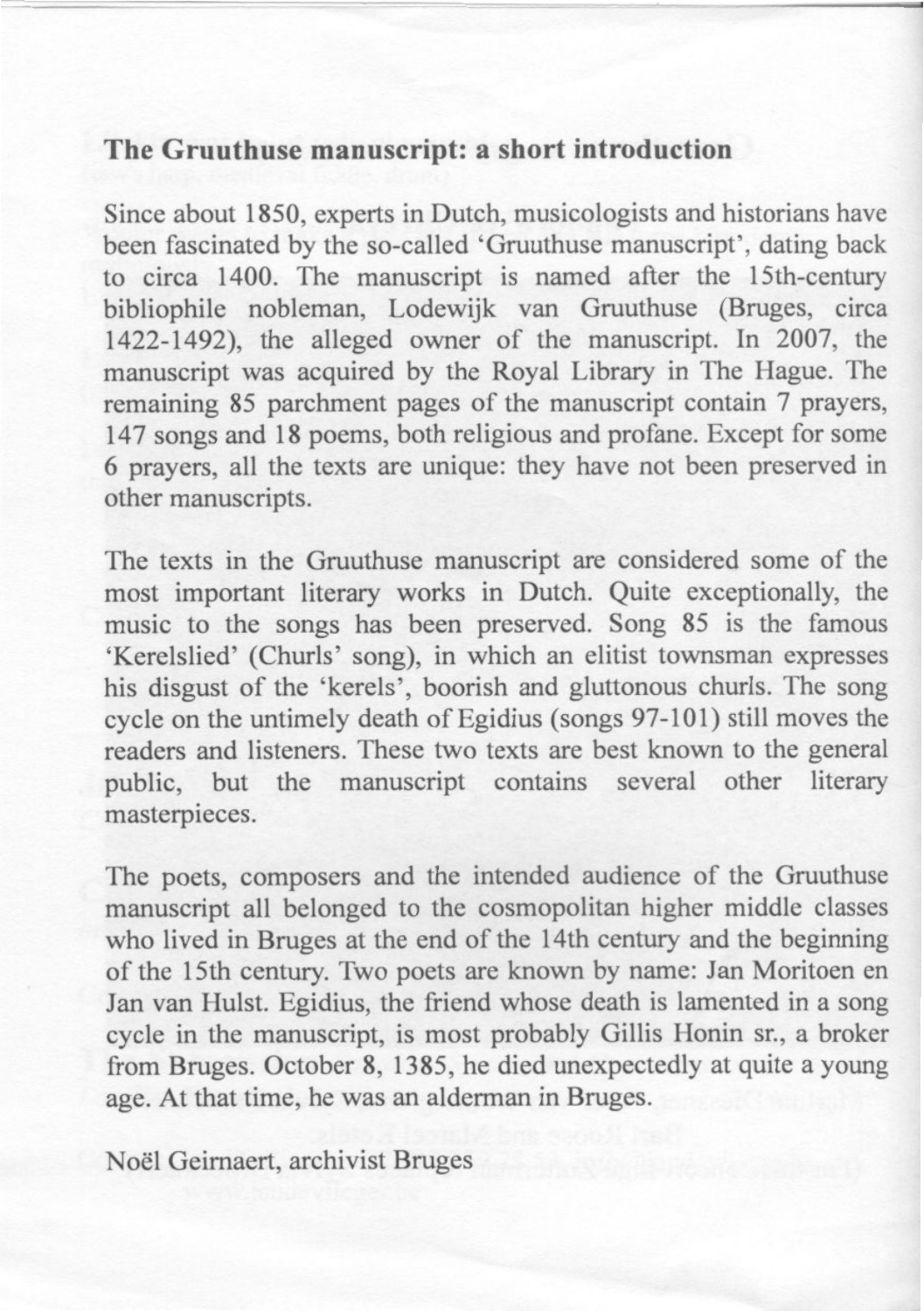# **Program of the Concert in the Brewery Gruut in Gent on July 16th 2014 for the IAML Conference**

## **Wi willen van de kerels zinghen**

(snare drum, hurdy-gurdy, friction drum, bagpipe )

The "kerels", the rebellious peasants, are a motley crew. They are dishevelled, have long beards and wear worn clothes and mended shoes. They are stupid and eat more than is needed.

### **Wel up elc sin die vruecht begaert (psaltery, flute, drum )**

Come all who wish joy. Mary, the noble rose, lights the dark night en protects us sinners. Let us praise her and raise our glasses full of noble Rhine wine.

### **Egidius waer bestu bleven**

Egidius, where are you now? I miss you, my friend. You have chosen death and I have to keep on living.

**In weet bi bilich** (portative organ, lute, flute)

I am totally confused, the world is twisted, courtly fidelity no longer exists.

### **De kapelaen van Hoedelem (lute, tromba marina)**

The chaplain of Oedelem, a village near Bruges, asks his sexton to look out while he visits a married female parishioner. The husband comes home and catches them in the act in the bedroom. During the violent fight that follows, the sexton is happy to be standing outside.